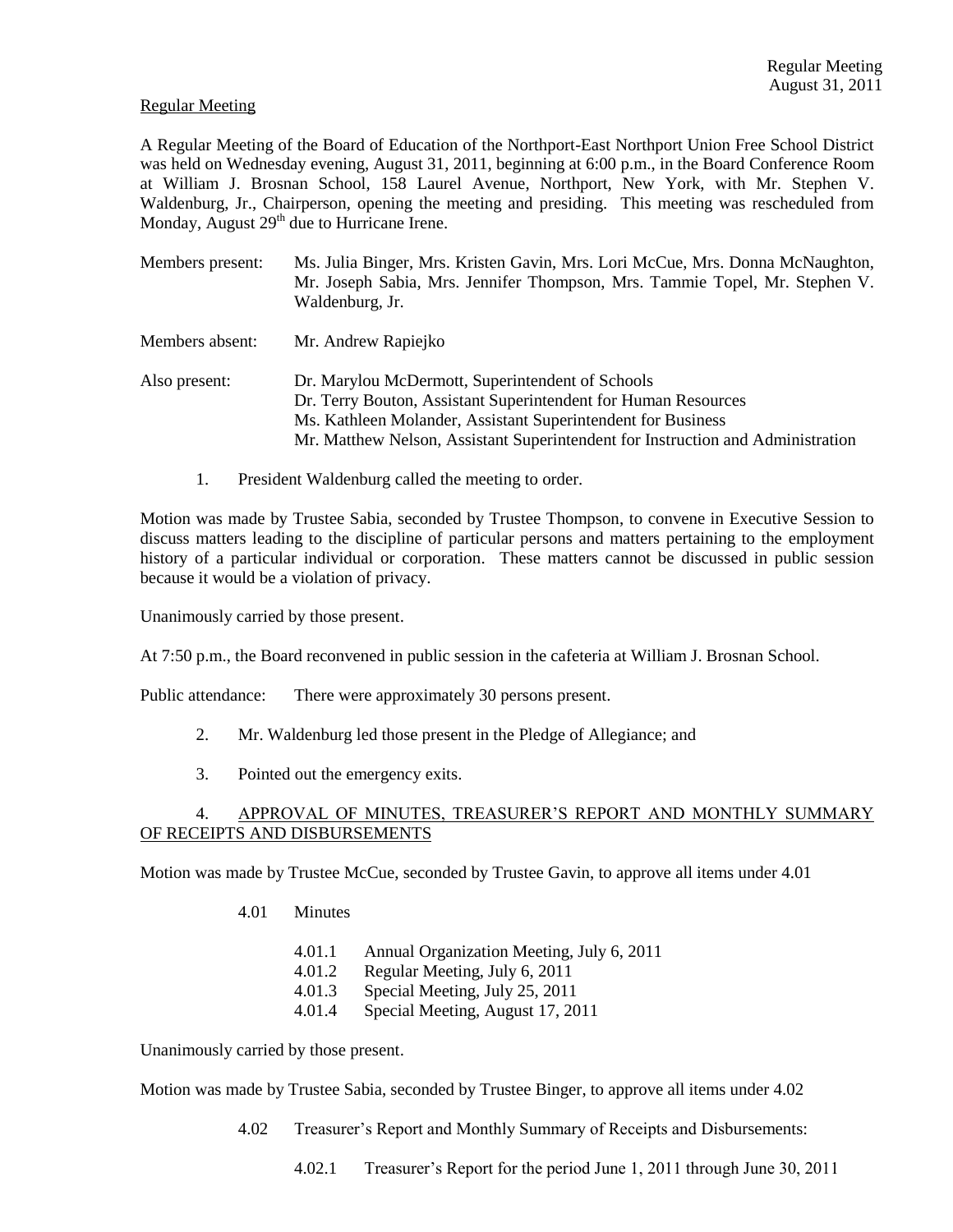### 4.02.2 Monthly Summary of Receipts and Disbursements for June 2011

Unanimously carried by those present.

4.03 For Information: Claims Auditor's Report for Warrant and Schedule of Claims for payments dated:

4.03.1 June 2011 (Wire Transfer Report), June 15, 2011 (Accounts Payable Warrant), June 3, 2011 (Payroll Trust & Agency Warrant), June 15, 2011 (Payroll Trust & Agency Warrant), June 17, 2011 (Payroll Trust & Agency Warrant, June 24, 2011 (Payroll Trust & Agency Warrant), June 30, 2011 (Accounts Payable Warrant), June 30, 2011 (Payroll Trust & Agency Warrant), June 2011 (Claims Audit Report)

### 5. SPECIAL REPORT/ANNOUNCEMENTS FROM THE SUPERINTENDENT

5.01 The President of the Board reviewed the upcoming meetings of September  $12<sup>th</sup>$ , September  $26<sup>th</sup>$ , October  $3<sup>rd</sup>$  and October  $17<sup>th</sup>$ .

5.02 Discussion of the Suffolk County Policy Department's Canine Narcotics Detection

Dog

Trustee Sabia stated that he contacted the Suffolk County Police Department regarding their narcotics detection dog. The police department would bring in the dog and do sweeps through the hallways checking for drugs, alcohol and contraband. Trustee Sabia stated that every student and parent would have to be notified if the District implements the program.

President Waldenburg stated that there are several points that the District would be required to initiate and that policy has to be in place and clearly communicated to the student body and parent or legal guardian.

After a brief discussion the Board requested input from the Drug and Alcohol Task Force, and input from Board Counsel regarding a representative policy.

President Waldenburg requested that the discussion of the Code of Conduct policy scheduled for the Public Work Session this evening be postponed until September  $12<sup>th</sup>$  to get additional input from Athletic Director Drew Cronin and members of the Drug and Alcohol Task Force.

Motion was made by Trustee Waldenburg, seconded by Trustee Binger, to change the order of the agenda and move item 8.05 up for consideration.

Unanimously carried by those present.

Motion was made by Trustee Sabia, seconded by Trustee Topel, to approve item 8.05.

8.05 Approving an Agreement between Kathryn Otoshi and the Northport-East Northport Union Free School District and the Girl Scouts of Suffolk County

Ms. Anne Whooley, Dickinson Avenue Elementary School Principal, introduced members of the Girl Scouts who diligently worked with Mrs. Otoshi to allow them to display her design on the hallway at Dickinson Avenue Elementary School.

Unanimously carried by those present.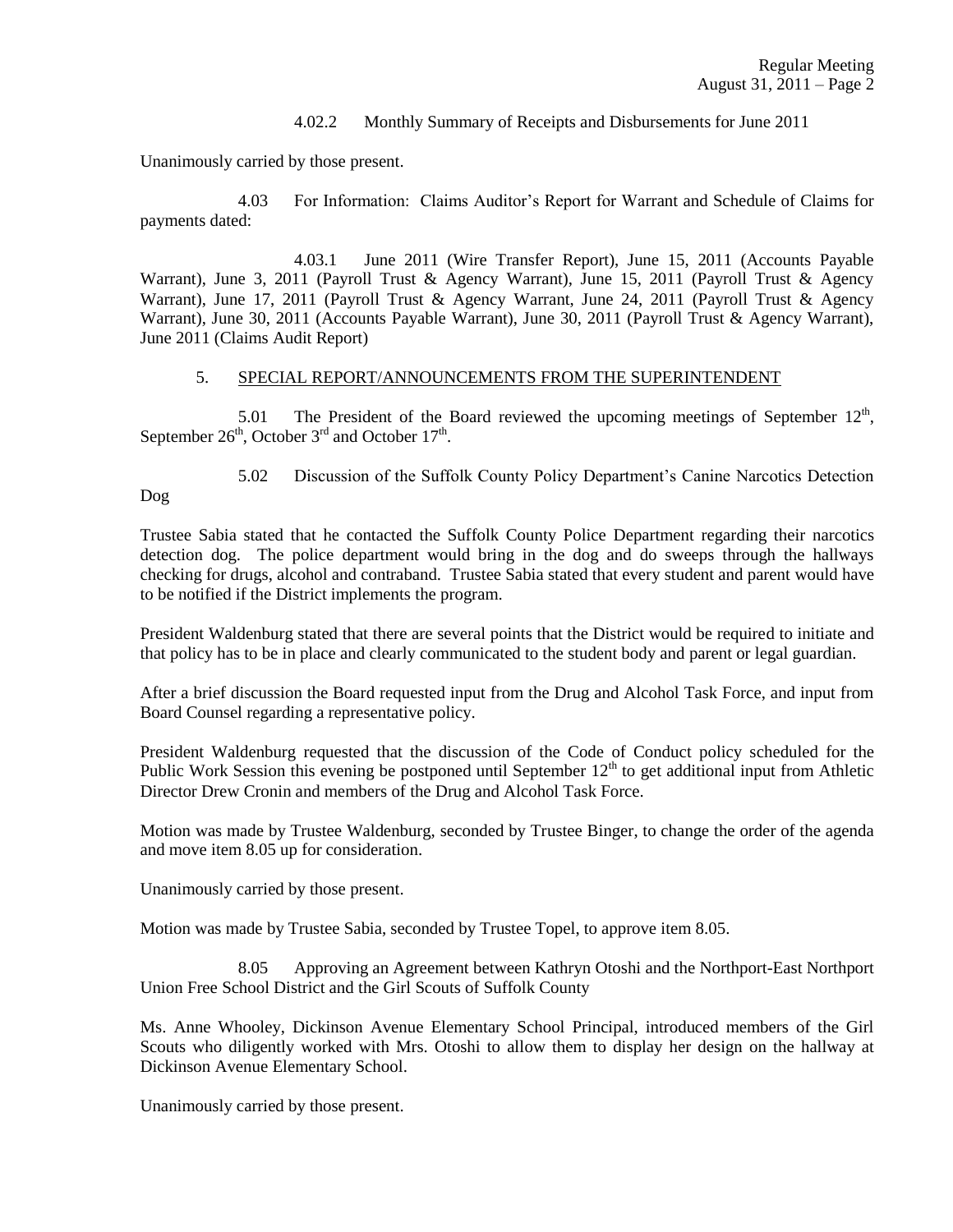Dr. McDermott stated that the District was closed on Monday due to Hurricane Irene. Dr. McDermott noted that after speaking to the principals and custodial staff, that the District is completely prepared to open on Tuesday morning.

Principal Whooley stated that while there were a lot of people registering late she was comfortable and confident in the support at each grade level.

Ms. Joanne Kroon, East Northport Middle School Principal, stated that she had an unusual number of transfers into the school but everything is working out.

Ms. Cynthia Fitzgerald, Director of Pupil Personnel Services, stated that the changes to the process at the counseling center over the summer facilitated the servicing of 585 families.

Dr. McDermott stated that she is proud of the lowered class size specifically looking at the IEP of the child and determining class composition with the appropriate number of students.

# 6. COMMUNICATIONS

6.01 E-mail from Mr. Albert Prisco, received August 19, 2011, re: mergers

Mr. Prisco addressed the Board and stated that he was disappointed that the District did not explore the possibility of a merger. Mr. Prisco stated that taxpayers at least should be informed of the pros and cons of a merger. Mr. Prisco stated that he hoped the Board would consider at least looking into a merger and have a meeting with Elwood School District and other districts in the area.

President Waldenburg stated that Elwood's own community had a lack of interest in a merger. Mr. Waldenburg noted that each district would have to have a public vote to approve any merger. Mr. Waldenburg also stated that when districts merge any contracts that exist for employees go to the benefit of the most generous contract.

Ms. Kathleen Molander, Assistant Superintendent for Business, stated that the District would get additional State Aid up front but that the Aid does phase out after several years.

There was a brief discussion regarding fixed costs, debt, teacher contracts, state contracts, BOCES contracts and competitive bidding.

# 7. PUBLIC PARTICIPATION

Name Comment

Tim Farrell Stated that he wrote a letter to the Board requesting transportation for his child to an Parent out of district school. Mr. Farrell noted that the school district has an obligation to bus students if they live within 15 miles of the out of district school but his home exceeds the 15 mile cutoff. Mr. Farrell stated that it is within the Board's right to provide busing to an out of district school if the parents are willing to take their child to a central pickup zone within the district.

There was a brief discussion regarding Board Policy on transportation, issues of equity, costs involved in transporting the student, district education of the student, and other options available for transportation including neighboring districts.

President Waldenburg requested that Dr. McDermott contact the Kings Park school district and explore possible options for transportation.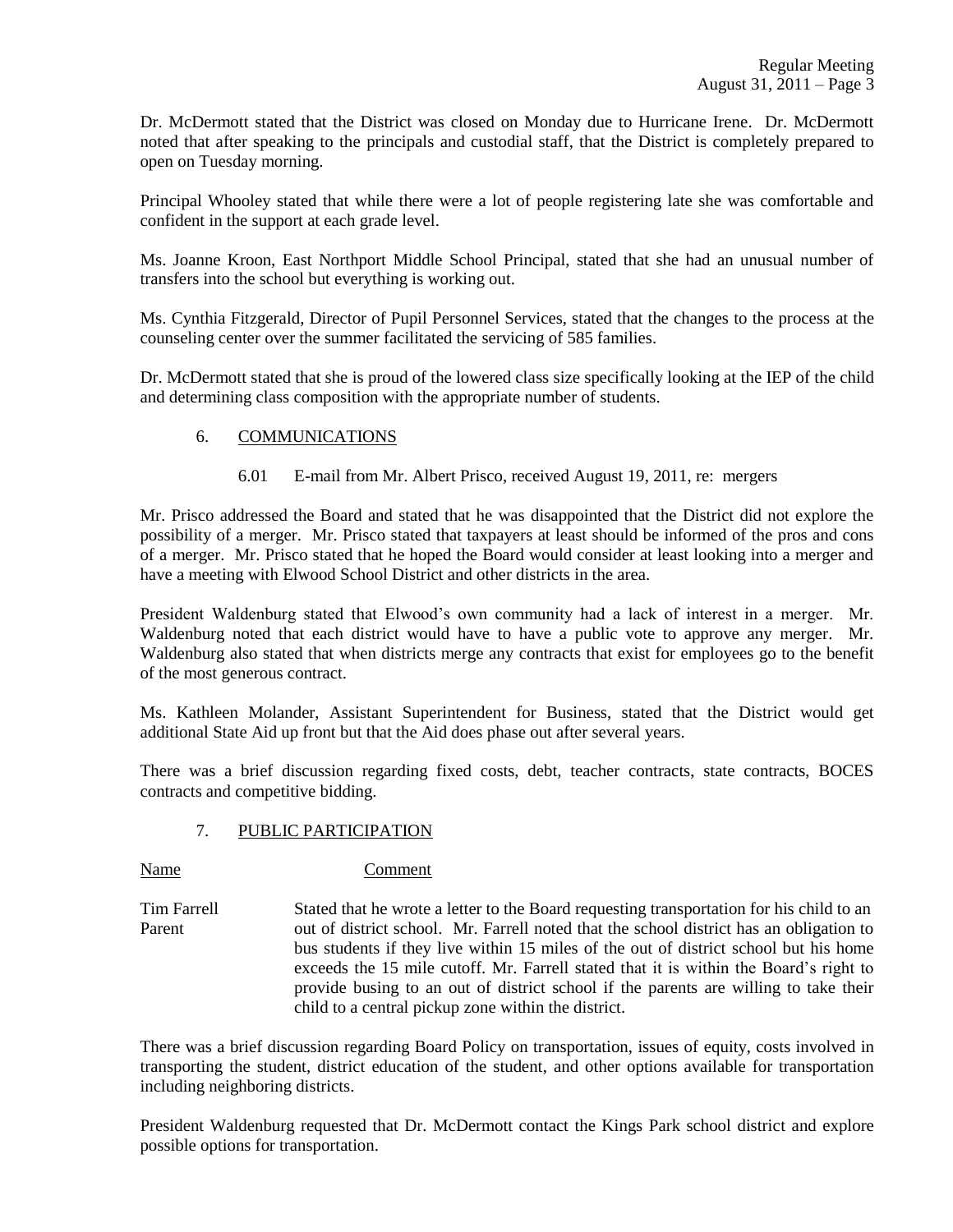Motion was made by Trustee Thompson, seconded by Trustee Binger, to approve all items from 8.01 through 9.12, including Supplemental 8.01.1 (Schedule A #25-36) and Supplemental 8.01.2 (Schedule B #82-89)

Motion was made by Trustee McNaughton, seconded by Trustee McCue, to sever item #8.01.4 Schedule D – Extra Pay.

Vote on Trustee McNaughton's motion to sever item #8.01.4 Schedule D was unanimously carried by those present.

### 8. SUPERINTENDENT'S REPORT, GENERAL

8.01 Personnel Schedules, each dated August 29 and August 31, 2011, and each attached and made part of the official minutes:

- 8.01.1 Schedule A Certified Staff (including Supplemental #25-36)
- 8.01.2 Schedule B Non-Instructional Staff (including Supplemental #82-89)
- 8.01.3 Schedule C Salary Transfers
- 8.01.4 Schedule D Extra Pay SEVERED
- 8.01.5 Schedule J Committee on Special Education
- 8.02 Receiving for a second reading and adopting the following policy:
	- 8.02.1 Policy #6245 *"GASB 54"*
- 8.03 Approving the 2011-2012 Professional Development Plan
- 8.04 Approving the following resolution:

"RESOLVED, that the Board of Education herewith adopts the attached documents in compliance with Education Law Section 3012-c, 8 N.Y.C.R.R 30-2 and 8 N.Y.C.R.R. 100.2; and

BE IT FURTHER RESOLVED, that the Superintendent of Schools is directed to file the foregoing documents in the Office of the District Clerk and post the attached documents on the District website, on or after September 1, 2011, but before September 10, 2011"

8.06 Approving the District Academic Intervention Services Plan for July 2011 – June 2012

Dr. McDermott stated that the plan was written to be adaptable to student needs.

- 9. SUPERINTENDENT'S REPORT FINANCIAL
	- 9.01 Taking specified action on the following BIDS:

### TRANSPORTATION

9.01.1 Award – Transportation for District Students and District Students with Disabilities Attending Out-of-District Schools

9.01.2 Award – Transportation for District Students and District Students with Disabilities Attending Out-of-District Schools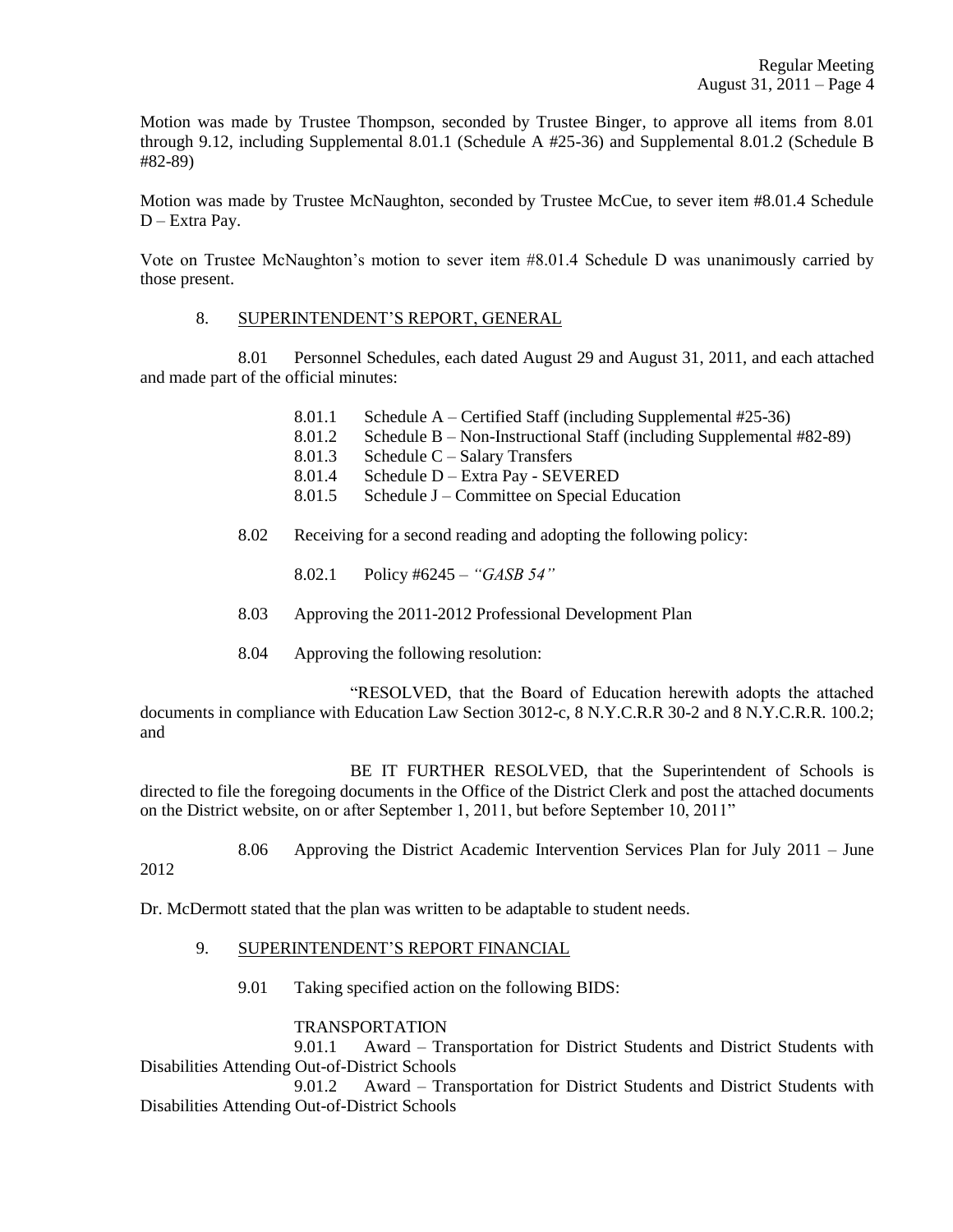EDUCATIONAL

9.01.3 Award – Musical Instrument Lease-Purchase

9.01.4 Award – Drivers In-Car Instruction Bid Extension

LONG ISLAND SCHOOL FOOD SERVICE DIRECTOR'S ASSOCIATION COOPERATIVE:

- 9.01.5 Award Bread
- $9.01.6$  Award Meat
- 9.01.7 Award Dairy
- 9.01.8 Award Bagels
- 9.01.9 Award Beverage
- 9.01.10 Award Frozen Foods
- 9.01.11 Award Ice Cream
- 9.01.12 Award Grocery
- 9.01.13 Award Snacks

9.02 Approving the Northport-East Northport School District's participation in the Huntington Arts Council "Journey" Program for the 2011-2012 school year with an annual fee of \$5,400.00

9.03 Authorizing the Board President to execute an Agreement between the Northport-East Northport Union Free School District and Youth Directions and Alternatives C.Y.A., Inc., in the amount of \$32,000.00 for the 2011-2012 school year (\$4,000.00 for general services as stated in the contract, and \$28,000.00 for the employment of a full time street worker)

9.04 Approving an invoice from the Nassau-Suffolk School Boards Association, Inc. in the amount of \$3,425.00 for 2011-2012 annual board membership dues

9.05 Approving an Agreement between the Northport-East Northport Union Free School District and The Omni Group for 403(b) third party administration services for the academic year 2011- 2012

9.06 Approving a License and Operating Agreement between the Northport-East Northport Union Free School District and SCOPE Education Services for the After School Child Care Program and Extended Kindergarten Program for the 2011-2012 school year

9.07 Approving a Service Agreement between the Board of Education of the Northport-East Northport Union Free School District and The Daytop Preparatory School

9.08 Approving a Shelter Agreement between the Northport-East Northport Union Free School District and The American National Red Cross

9.09 Receiving the following donations to the District:

9.09.1 \$25.00 from John Gregurich to the Michael C. Kauffman Memorial

Scholarship

9.09.2 \$1,000.00 from Mr. and Mrs. Alvin Knott to the Deborah A. Shavalier Memorial Scholarship

9.10 Approving the following resolution:

"RESOLVED, that the Board of Education accept the donation of \$498.67 toward the purchase of educational supplies for Fifth Avenue Elementary School and increase the 2011-2012 budget code A2110.5030.12.0200 by \$498.67 for this purpose.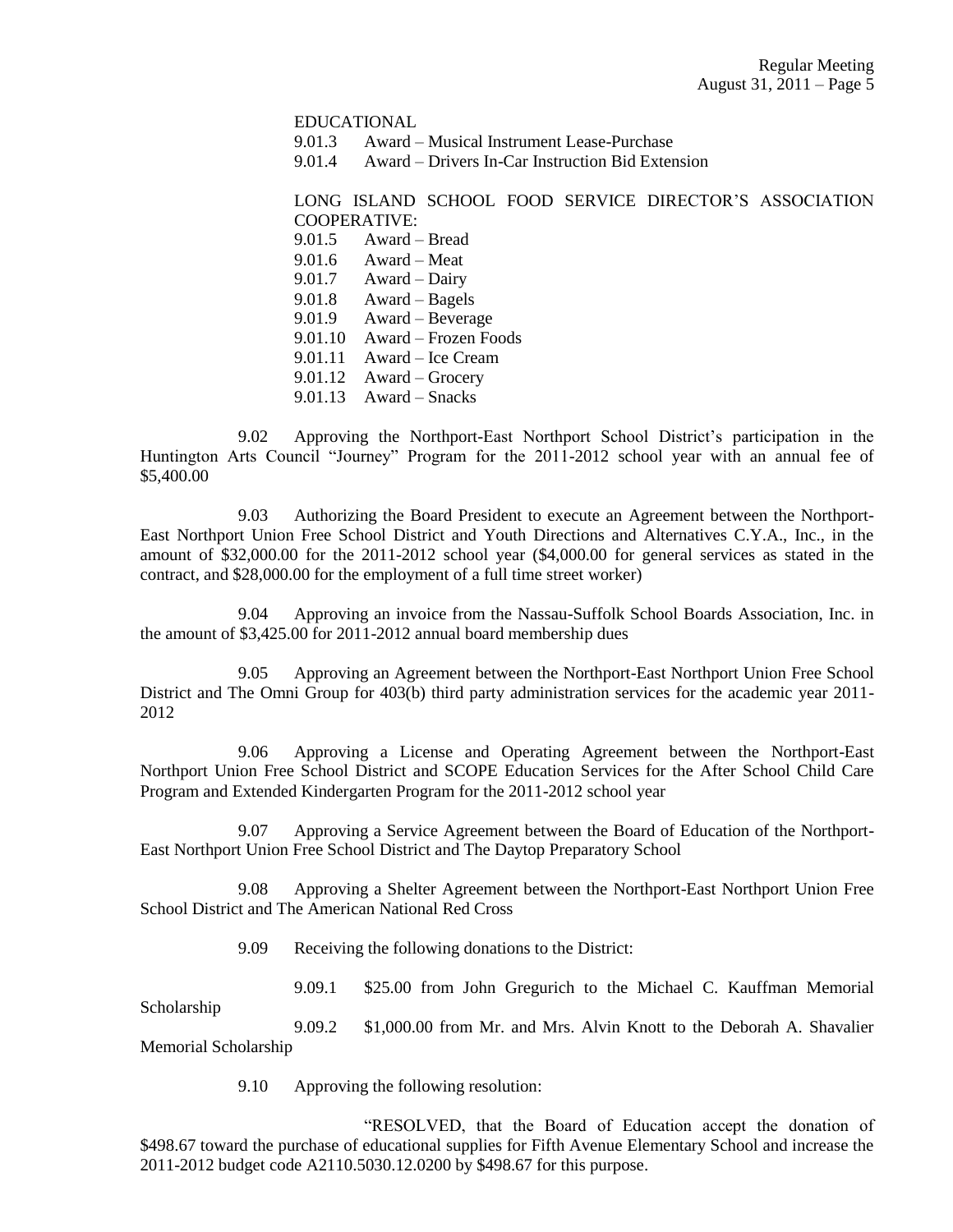RESOLVED, that the Board of Education hereby approves an increase in the revenue code A2705 of the 2011-2012 budget by \$498.67 with the understanding that this increase in revenue is the result of the Fifth Avenue School participation in the Stop and Shop 1+ Bonus Bucks Program"

9.11 Approving the following resolution:

"RESOLVED, that the Board of Education hereby approves an increase in the appropriation A1930.4200.00.7700 (Judgments & Claims – Insurance) of the 2011-2012 budget by \$3,214.00 with the understanding that this increase in appropriations is the result of unanticipated expenses associated with repair of District property

RESOLVED, that the Board of Education hereby approves an increase in the revenue code A2680 (Insurance Recovery) of the 2011-2012 budget by \$3,214.00 with the understanding that this increase in revenue is the result of insurance proceeds"

9.12 Approving a Multi-Year Service Agreement under Co-SER A502 between the Northport-East Northport Union Free School District and Western Suffolk BOCES

Vote on Trustee Thompson's motion to approve all items from 8.01 through 9.12, including Supplemental 8.01.1 (Schedule A #25-36), Supplemental 8.01.2 (Schedule B #82-89), and excluding severed item 8.01.4 (Schedule  $D -$  Extra Pay) was unanimously carried by those present.

Motion was made by Trustee McCue, seconded by Trustee Binger, to approve item 8.01.4 (Schedule D)

8.01.4 Schedule D – Extra Pay

There was a brief discussion regarding the protocol for evaluating and supervising clubs and the minimum number of student participation.

Vote on Trustee McCue's motion to approve item 8.01.4 (Schedule D) was as follows:

YES: Ms. Binger, Mrs. Gavin, Mrs. McCue, Mr. Sabia, Mrs. Thompson, Mrs. Topel, Mr. Waldenburg

ABSTAIN: Mrs. McNaughton

Motion passed.

Motion was made by Trustee Thompson, seconded by Trustee Topel, to approve items 9.13 and 9.14

9.13 Approving an increase in the fee charged to students for the After-School Language Program from \$150.00 to \$160.00

9.14 Approving a grant application to Rochester Institute of Technology Grant in the amount of \$880.00 to enhance support to the Project Lead The Way Program

Vote on Trustee Thomson's motion to approve items 9.13 and 9.14 was unanimously carried.

- 10. SUPERINTENDENT'S REPORT FOR INFORMATION ONLY
	- 10.01 Schedule I Home Instruction